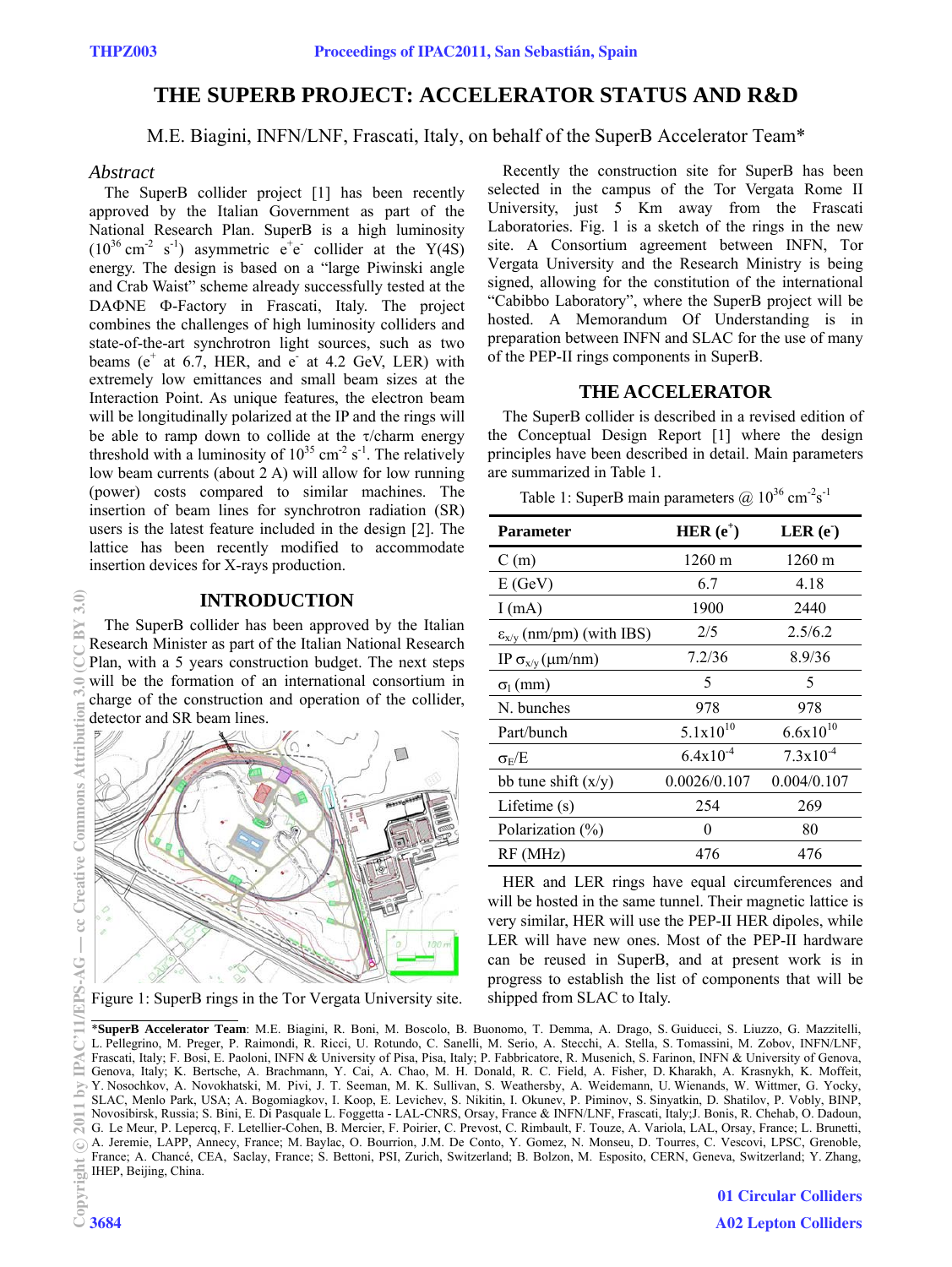SuperB design is based on very low H-V emittances, low emittance coupling and very small beam sizes at the IP. Moreover the crab-waist sextupoles demand for particular care in designing the chromaticity correction in the Final Focus (FF). The SuperB optics has been recently modified for the option to install Insertion Devices for future use as a Synchrotron Light Source. A separate chromaticity correction scheme has been developed for the two rings Arc-cells and for the FF. In the Arcs a scheme where all sextupoles are paired with a (-I) transfer matrix provides optimum correction and very small chromatic W functions and second order  $\eta$  function in both planes. In the FF a special scheme has been designed with separate YCCS and XCCS sections (H-V chromaticity correction sextupoles) in phase with the IP, where the  $\beta$ -functions reach a maximum, which works very well in terms of dynamic aperture and off-momentum behavior of  $\alpha$ ,  $\beta$  and tunes. It has to be noted that a "perfect" correction is preferable for the "crab-waist" sextupoles, located at both ends of the FF, to avoid reduction of the dynamic aperture. A coupling correction scheme with the detector solenoid ON has been also designed [3].

#### **BEAM DYNAMICS**

A lot of work has been done and is still in progress on the most relevant beam dynamics issues, such as e-cloud instability, intra-beam scattering (IBS), Touschek backgrounds, etc. More details can be found in the papers presented at this conference.

Touschek effect is the main source of lifetime reduction, even if the limiting effect for lifetime are the luminosity backgrounds. Touschek lifetime is computed with a tracking code [4] which takes into account the lattice design and nonlinear elements. Special care is needed to control Touschek particle losses and reduce possible showers in the detectors. A set of collimators that fulfils this requirement has been found, with 3 primary H collimators in the FF, intercepting most of the particles that would be lost in the IR. A secondary collimator at  $s=21 \text{ m}$  will stop the remaining Touschek scattered particles generated so close to the IR that primary collimators cannot be effective. With the insertion of collimators the computed lifetime is 6.6 min in LER and 33.2 min in HER. The rings lifetime in collision is however dominated by the luminosity beam lifetime, a few minutes for each ring.

A Low Emittance Tuning (LET) procedure has been developed [5] to correct magnet misalignments and BPM errors to achieve minimum coupling,  $\beta$ -beating and vertical emittance. Tables of error tolerances have been produced for both the LER and HER elements. The  $\beta$ beating due to magnet misalignments after correction is between 3-5% in both planes for a rms misalignment error of  $300 \mu m$ , the emittance coupling factor is always less than 0.1% (design is 0.25%). A comparison of performances with the LOCO tool, used for tuning in most SR rings, has been performed at the DIAMOND facility at RAL, showing that LET can indeed achieve comparable results in much less time.

Calculations based on a high energy approximation of the Bjorken-Mtingwa formalism show that IBS should be manageable in both SuperB rings. However some interesting aspects such as the impact of IBS during the damping process and its effect on beam distribution have been investigated using a newly developed multi-particle tracking code, based on the Zenkevich-Bolshakov algorithm [6]. Benchmarking with conventional IBS theories gave good results, and a new semi-analytical model fits simulation results very well, being thus able to predict IBS effect at various bunch currents.

The effect of electron cloud in SuperB has been also estimated. Build up and instability simulations show that e-cloud is a serious issue for the HER. An antechamber absorbing 99% of the synchrotron radiation and a maximum SEY of the surface below 1.2 could ensure stable operation because it would prevent e-cloud formation and its detrimental effect on the positron beam. A test of e-cloud clearing electrodes is being carried out at the DANE ring to check their effectiveness in suppressing the instability.

#### **IP QUADRUPOLES**

The SuperB collision scheme requires a short focus final doublet to reduce the vertical beta function down to  $\beta$ <sup>\*</sup>=0.2 mm at the IP. The final doublet will be composed by a set of permanent samarium cobalt magnets (PM) and superconducting (SC) quadrupoles. In the present design the HER (LER in parentheses) PM quadrupoles provide an integrated gradient of 23.1 T (11.2 T) over a magnetic length of 11 cm (7cm). The front pole face will be placed at 38 cm (30 cm) from the IP. The remaining vertical focusing strength will be provided by two (one) SC quadrupoles having an integrated gradient of 39.2 T (28.7 T) over a total magnetic length of 45 cm (30 cm). A cold bore design for the SC quadrupoles is not viable since the synchrotron radiation coming from the upstream dipoles will deposit a  $\sim$  200W on the beam pipe section inside the SC. The requested horizontal beam stay clear fixes both the warm bore diameter to 24 mm and the maximum thickness allowed for the cryostat and the SC cold mass to 22 mm. This limited amount of available space together with the requested field purity and gradient strength poses very demanding constraints on the SC magnets design. An advanced design of the quadrupole has been developed, based on the double helical coil concept [7]. A prototype is being constructed and results of test of a model of the superconducting quadrupole based on NbTi technology will be available soon.

#### **SITE AND VIBRATIONS**

The chosen SuperB site is very convenient for its vicinity to the Frascati Labs (just 5 Km away). Ground vibration measurements [8] have been performed on site and have shown its very good ground stability, even with the highway only 100m away.<br>the highway only 100m away. the highway only 100m away.